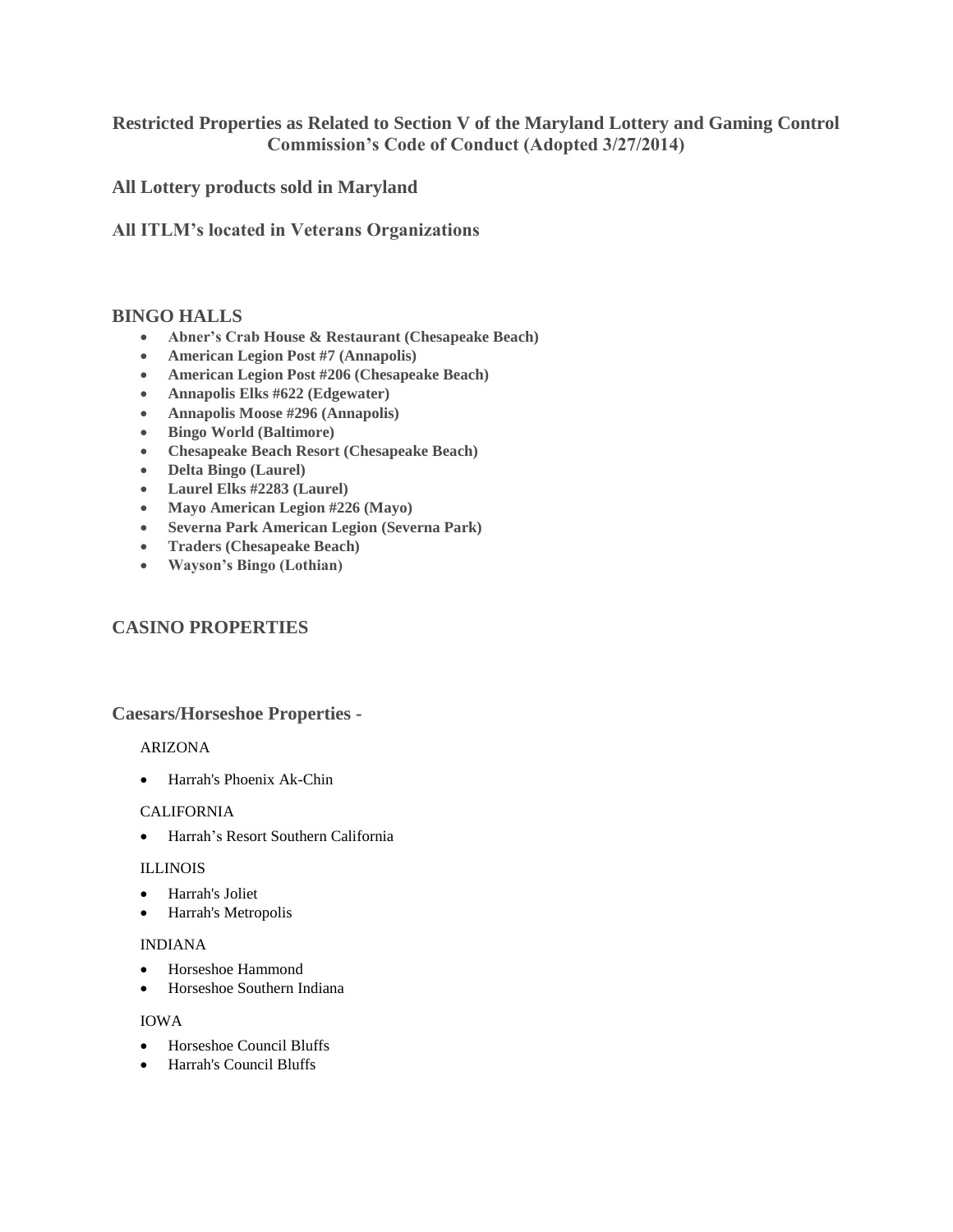### LOUISIANA

- [Harrah's](http://www.caesars.com/harrahs-new-orleans) New Orleans
- [Horseshoe](http://www.caesars.com/horseshoe-bossier-city) Bossier City
- Harrah's [Louisiana](http://www.caesars.com/harrahs-louisiana-downs) Downs

### MARYLAND

[Horseshoe](http://www.caesars.com/horseshoe-baltimore) Baltimore

### MISSISSIPPI

- [Harrah's](http://www.caesars.com/harrahs-gulf-coast) Gulf Coast
- Tunica [Roadhouse](http://www.caesars.com/tunica-roadhouse)
- [Horseshoe](http://www.caesars.com/horseshoe-tunica) Tunica

### MISSOURI

• [Harrah's](https://www.caesars.com/harrahs-kansas-city) North Kansas City

### NEVADA

- [Harrah's](http://www.caesars.com/harrahs-tahoe) Lake Tahoe
- [Harveys](http://www.caesars.com/harveys-tahoe) Lake Tahoe
- [Harrah's](http://www.caesars.com/harrahs-reno) Reno
- Harrah's [Laughlin](http://www.caesars.com/harrahs-laughlin)
- Nobu Hotel at [Caesars](http://www.caesars.com/nobu-caesars-palace/) Palace
- [Harrah's](http://www.caesars.com/harrahs-las-vegas/) Las Vegas
- The [Cromwell](http://www.caesars.com/cromwell/) Las Vegas
- The LINQ Las [Vegas](http://www.caesars.com/linq/)
- [Bally's](http://www.caesars.com/ballys-las-vegas/?_ga=1.34753313.1007320304.1488228797) Las Vegas
- [Caesars](http://www.caesars.com/caesars-palace/) Palace Las Vegas
- Rio [All-Suite](http://www.caesars.com/rio-las-vegas) Hotel & Casino
- [Flamingo](http://www.caesars.com/flamingo-las-vegas) Las Vegas
- Paris Las [Vegas](http://www.caesars.com/paris-las-vegas)
- Planet [Hollywood](http://www.caesars.com/planet-hollywood) Resort & Casino

#### NEW-JERSEY

- Bally's [Atlantic](http://www.caesars.com/ballys-ac) City
- Caesars [Atlantic](http://www.caesars.com/caesars-ac) City
- [Harrah's](http://www.caesars.com/harrahs-ac) Resort Atlantic City

#### NORTH-CAROLINA

- Harrah's [Cherokee](https://www.caesars.com/harrahs-cherokee)
- Harrah's [Cherokee](https://www.caesars.com/harrahs-cherokee-valley-river?_ga=1.34759713.1007320304.1488228797) Valley River

#### ONTARIO-CANADA

Caesars [Windsor](http://www.caesars.com/caesars-windsor)

### PENNSYLVANIA

Harrah's [Philadelphia](http://www.caesars.com/harrahs-philly)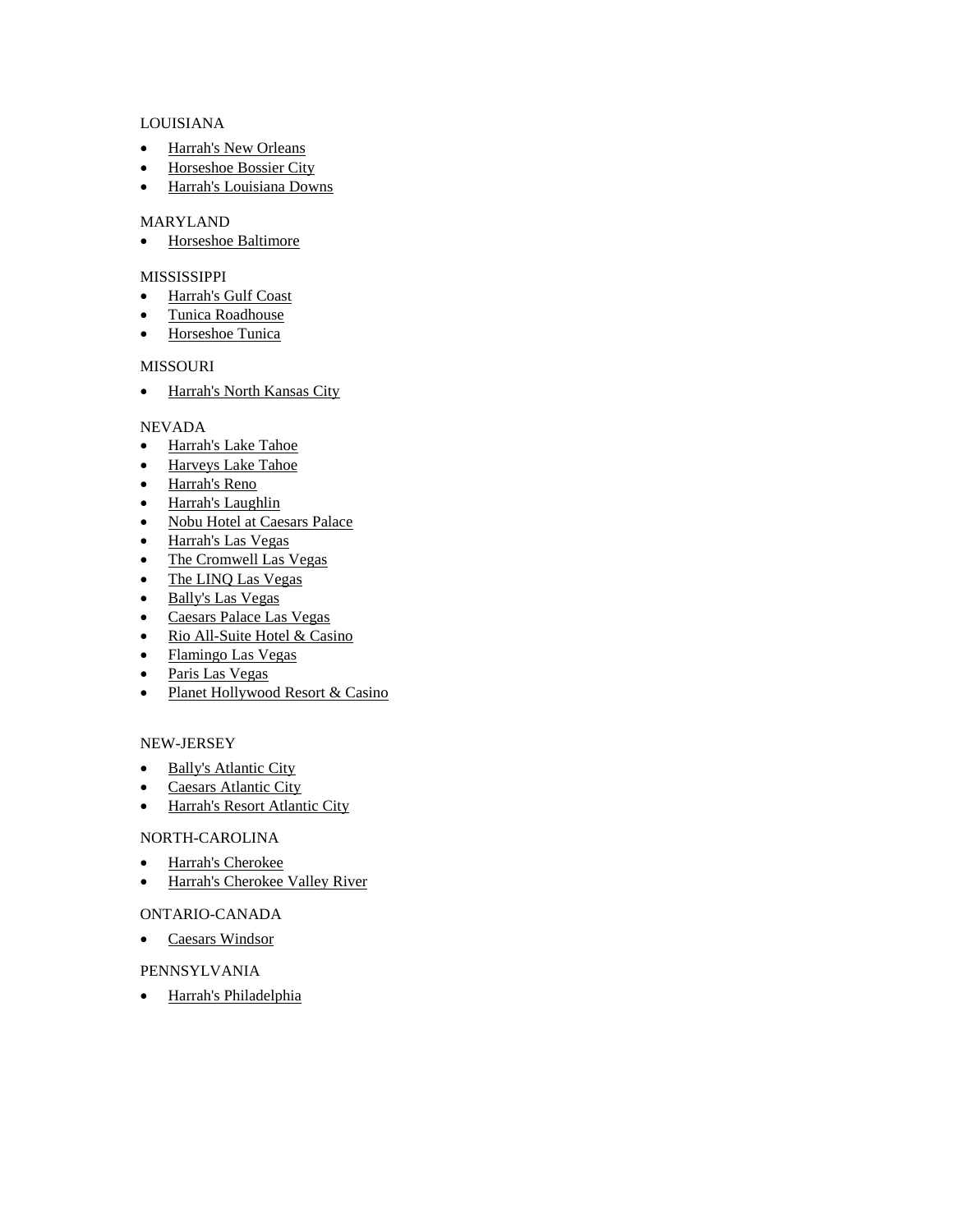# **Caesars International casinos Canada**

• [Caesars Windsor](https://en.wikipedia.org/wiki/Caesars_Windsor)

## **Egypt**

(Formerly owned by [London Clubs International\)](https://en.wikipedia.org/wiki/London_Clubs_International)

- [Caesars Cairo](http://www.london-clubs-cairo.com/caesars-cairo/)
- [The London Club Cairo](http://www.london-clubs-cairo.com/london-club-cairo/)

## **South Africa**

• [Emerald South Africa](http://www.emeraldcasino.co.za/)

## **United Kingdom**

## **(Formerly owned by London Clubs International)**

- [Alea Glasgow](http://aleacasinos.com/alea/glasgow/home/)
- [Alea Leeds](http://aleacasinos.com/alea/leeds/home/)
- [Alea Nottingham](http://aleacasinos.com/alea/nottingham/home/)
- [The Casino at The Empire](http://www.thecasinolsq.com/home/)
- [The Golden Nugget](http://www.goldennuggetlondon.com/home/)
- [Manchester235](http://www.manchester235.com/home/)
- [Playboy Club London](http://www.playboyclublondon.com/)
- [The Rendezvous Casino Southend](http://rendezvouscasino.com/southend/home/)
- [The Rendezvous Casino Brighton](http://www.rendezvouscasino.com/brighton/)
- [The Sportsman](http://www.thesportsmancasino.com/home/)

# **Gaming and Leisure Properties, Inc. (GLPI) – Hollywood Casino, Maryland**

Hollywood Casino Baton Rouge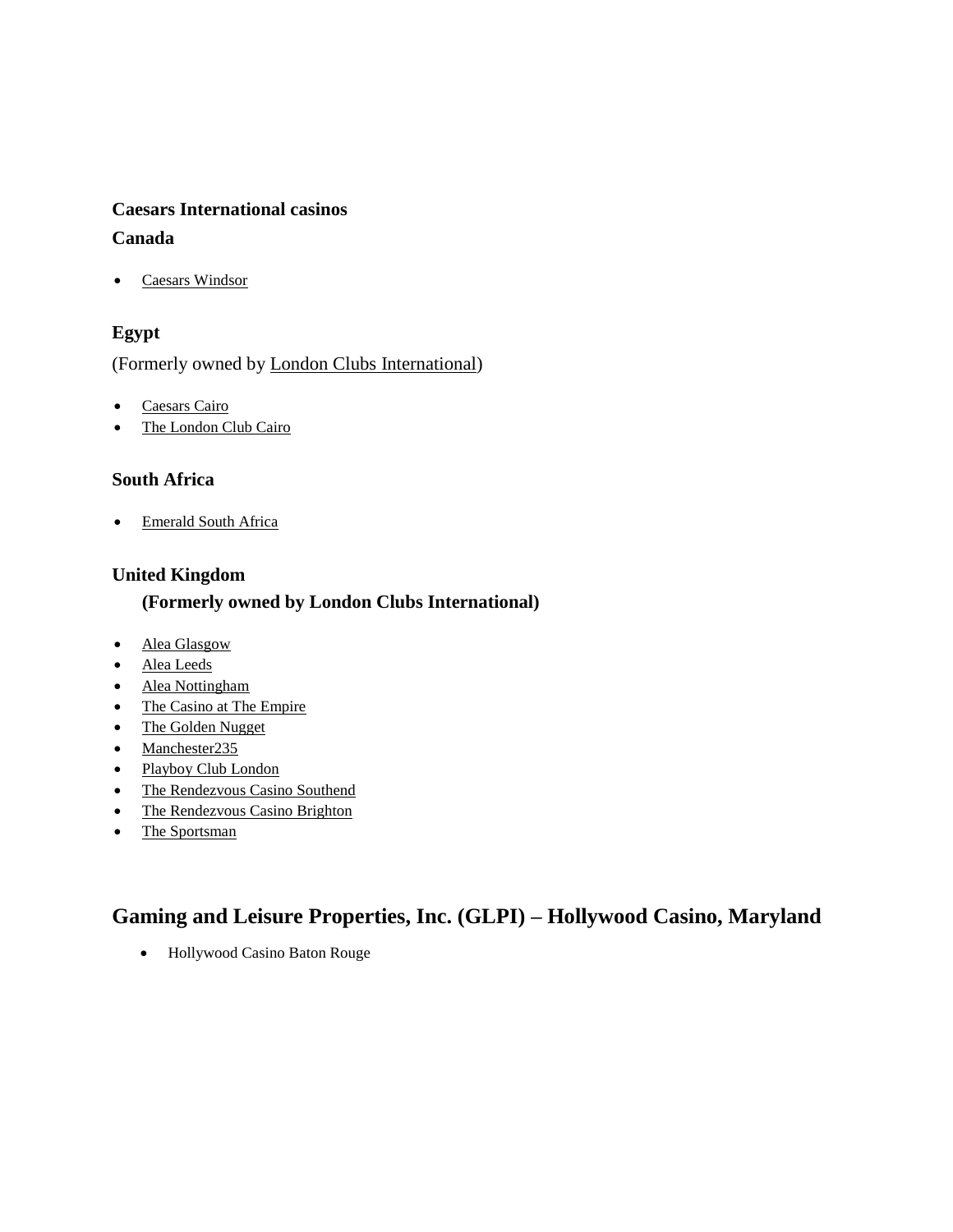# **MGM Properties – National Harbor, Maryland**

Las Vegas Strip

- [Bellagio](https://en.wikipedia.org/wiki/Bellagio_(resort))
- [Circus Circus Las Vegas](https://en.wikipedia.org/wiki/Circus_Circus_Las_Vegas)
	- [Adventuredome](https://en.wikipedia.org/wiki/Adventuredome)
	- [Slots-A-Fun Casino](https://en.wikipedia.org/wiki/Slots-A-Fun_Casino)
- [CityCenter](https://en.wikipedia.org/wiki/CityCenter)
	- [Aria Resort & Casino](https://en.wikipedia.org/wiki/Aria_Resort_%26_Casino)
	- [Mandarin Oriental](https://en.wikipedia.org/wiki/Mandarin_Oriental,_Las_Vegas)
	- <u>[Vdara](https://en.wikipedia.org/wiki/Vdara)</u>
	- [Veer Towers](https://en.wikipedia.org/wiki/Veer_Towers)
- [Excalibur](https://en.wikipedia.org/wiki/Excalibur_Hotel_and_Casino)
- [Luxor](https://en.wikipedia.org/wiki/Luxor_Las_Vegas)
- [Mandalay Bay](https://en.wikipedia.org/wiki/Mandalay_Bay)
	- [Delano Las Vegas](https://en.wikipedia.org/wiki/Delano_Las_Vegas)
	- [Mandalay Bay Convention Center](https://en.wikipedia.org/wiki/Mandalay_Bay_Convention_Center)
	- [Mandalay Bay Events Center](https://en.wikipedia.org/wiki/Mandalay_Bay_Events_Center)
- [MGM Grand Las Vegas](https://en.wikipedia.org/wiki/MGM_Grand_Las_Vegas)
	- [MGM Grand Garden Arena](https://en.wikipedia.org/wiki/MGM_Grand_Garden_Arena)
	- Skylofts at MGM Grand
	- The Mansion at MGM Grand
	- [The Signature at MGM Grand](https://en.wikipedia.org/wiki/The_Signature_at_MGM_Grand) (50% joint venture with [Turnberry Associates\)](https://en.wikipedia.org/wiki/Turnberry_Associates)<sup>[\[186\]](https://en.wikipedia.org/wiki/MGM_Resorts_International#cite_note-186)</sup>
- [The Mirage](https://en.wikipedia.org/wiki/The_Mirage)
- [Monte Carlo](https://en.wikipedia.org/wiki/Monte_Carlo_Resort_and_Casino)
- [New York-New York](https://en.wikipedia.org/wiki/New_York-New_York_Hotel_and_Casino)
- [T-Mobile Arena](https://en.wikipedia.org/wiki/T-Mobile_Arena) (50% joint venture with  $\overline{\text{AEG}}$ )
- [Las Vegas Festival Grounds](https://en.wikipedia.org/wiki/Las_Vegas_Festival_Grounds) (joint venture with [Cirque du Soleil](https://en.wikipedia.org/wiki/Cirque_du_Soleil) and [Yucaipa Companies\)](https://en.wikipedia.org/wiki/Yucaipa_Companies)

Other properties

- $\bullet$  [Beau Rivage](https://en.wikipedia.org/wiki/Beau_Rivage_(Mississippi)) [Biloxi, Mississippi](https://en.wikipedia.org/wiki/Biloxi,_Mississippi)
- $\bullet$  [Borgata](https://en.wikipedia.org/wiki/Borgata) [Atlantic City, New Jersey](https://en.wikipedia.org/wiki/Atlantic_City,_New_Jersey)
	- [The Water Club](https://en.wikipedia.org/wiki/The_Water_Club)
- [Gold Strike Casino Resort](https://en.wikipedia.org/wiki/Gold_Strike_Casino_Resort) [Tunica Resorts, Mississippi](https://en.wikipedia.org/wiki/Tunica_Resorts,_Mississippi)
- $\bullet$  [Grand Victoria](https://en.wikipedia.org/wiki/Grand_Victoria_Casino_Elgin) [Elgin, Illinois](https://en.wikipedia.org/wiki/Elgin,_Illinois)
- [MGM Cotai](https://en.wikipedia.org/w/index.php?title=MGM_Cotai&action=edit&redlink=1) [Cotai Strip](https://en.wikipedia.org/wiki/Cotai_Strip) (opening 2017)
- [MGM Grand Detroit](https://en.wikipedia.org/wiki/MGM_Grand_Detroit) [Detroit,](https://en.wikipedia.org/wiki/Detroit) [Michigan](https://en.wikipedia.org/wiki/Michigan)
- [MGM Grand Sanya](https://en.wikipedia.org/w/index.php?title=MGM_Grand_Sanya&action=edit&redlink=1) [Sanya,](https://en.wikipedia.org/wiki/Sanya) [Hainan,](https://en.wikipedia.org/wiki/Hainan) China
- [MGM Macau](https://en.wikipedia.org/wiki/MGM_Macau) [Macau,](https://en.wikipedia.org/wiki/Macau) China [MGM National Harbor](https://en.wikipedia.org/wiki/MGM_National_Harbor) [National Harbor, Maryland](https://en.wikipedia.org/wiki/National_Harbor,_Maryland)
- [MGM Park](https://en.wikipedia.org/wiki/MGM_Park) [Biloxi, Mississippi](https://en.wikipedia.org/wiki/Biloxi,_Mississippi)
- [MGM Springfield](https://en.wikipedia.org/wiki/MGM_Springfield) [Springfield, Massachusetts](https://en.wikipedia.org/wiki/Springfield,_Massachusetts) (opening 2018)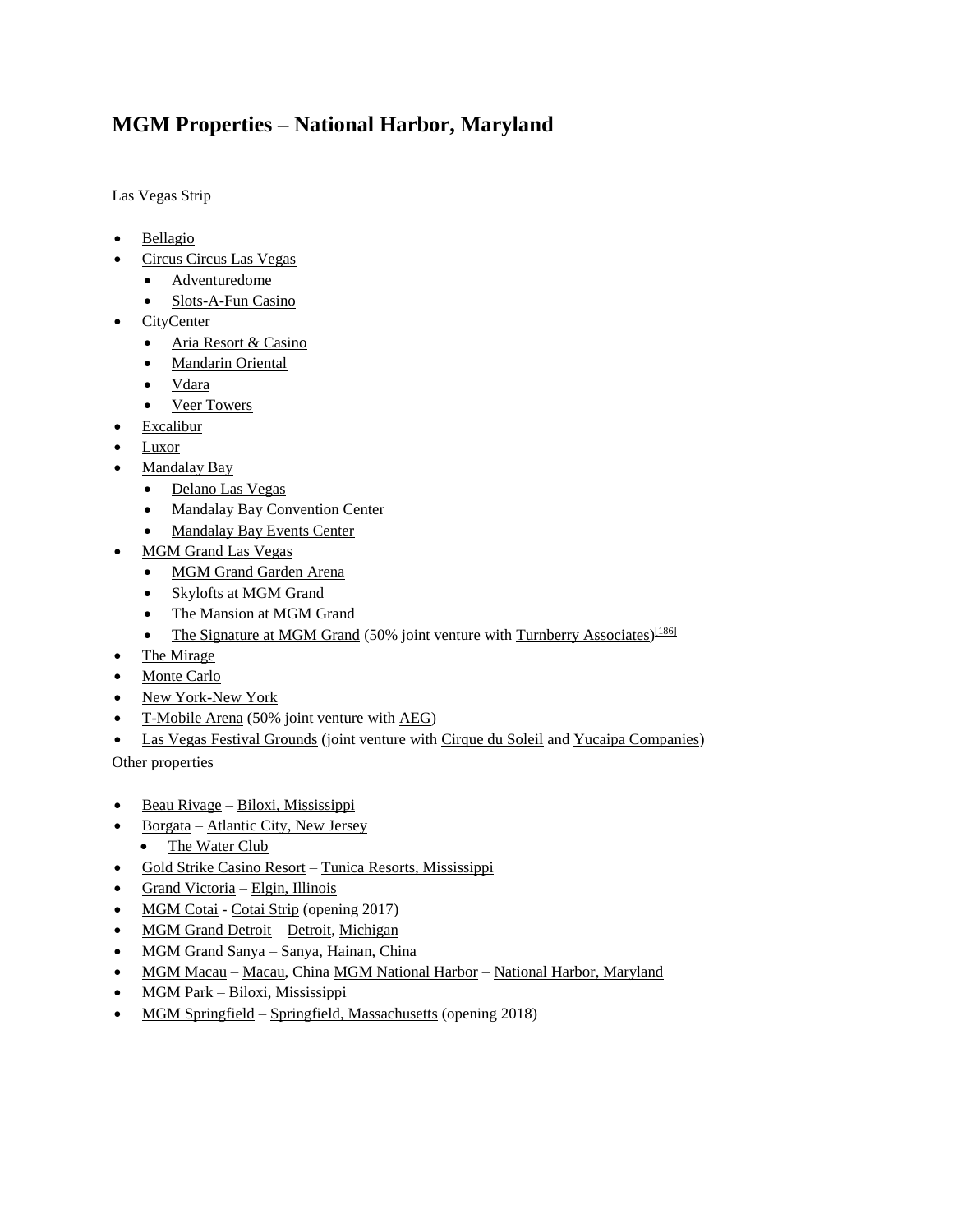# **Cordish Company - Maryland Live Casino**

# **Maryland**

• Maryland Live Casino

## Pennsylvania

• Philadelphia Live (future opening)

# **Golden Casino Group – Rocky Gap Resort and Casino**

Pahrump, Nevada

- Pahrump Nugget Hotel & Casino
- Gold Town Casino
- Lakeside Casino and RV Park

## Maryland

• Rocky Gap Resort and Casino

# **Old Bay Gaming and Racing, Inc.**

# **Churchill Downs**

## Illinois

Arlington International Racecourse

Florida

• Calder Casino

## Kentucky

• Churchill Downs

## Louisiana

• Fair Grounds Race Course and Slots

Mississippi

- Harlow's Casino Resort and Spa
- Riverwalk Casino Hotel